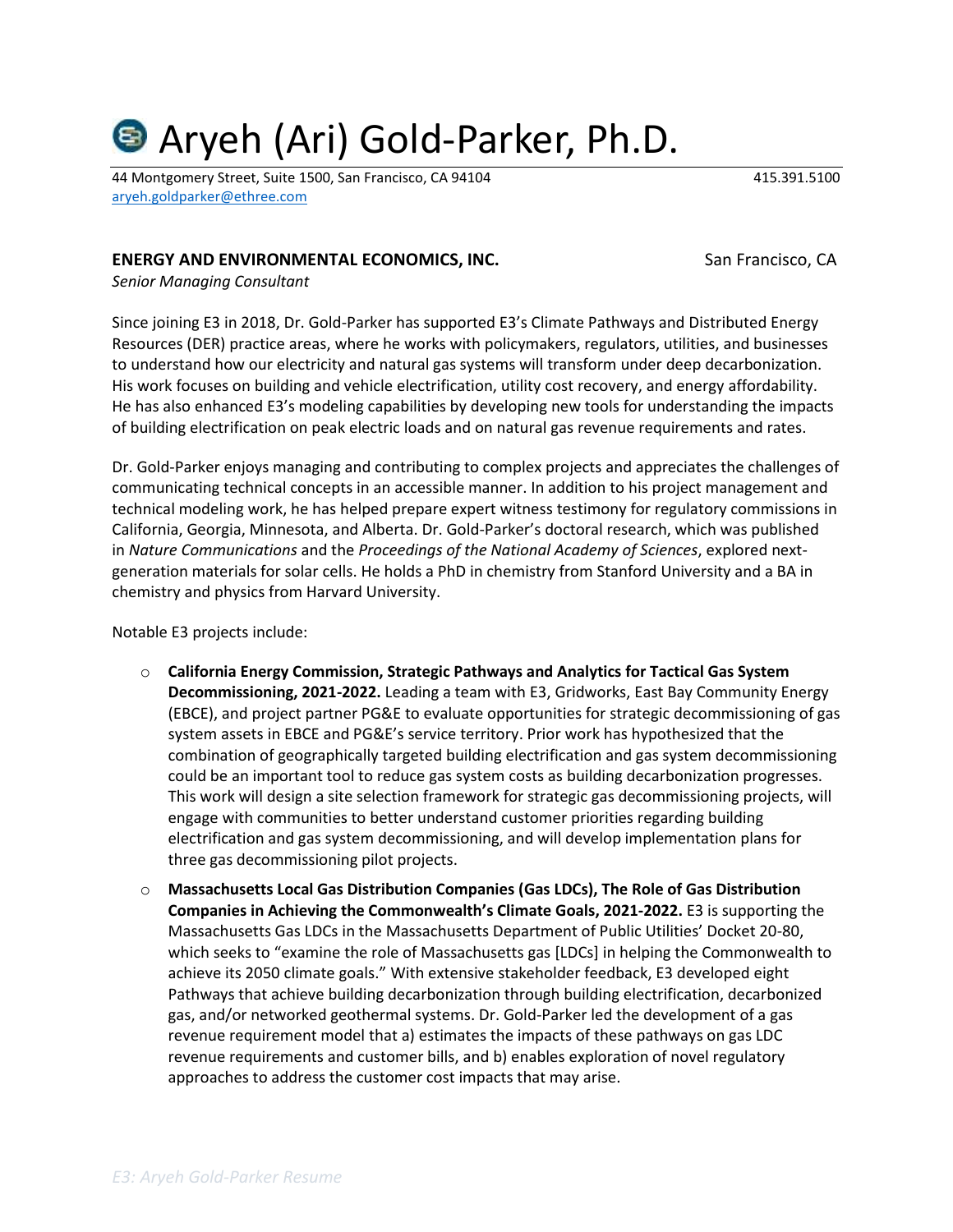- o **California Public Utilities Commission, Residential Energy Cost Calculator, 2020-2021.** To complement existing tools used in California's integrated resource planning (IRP) process, developed a Residential Energy Cost Calculator (RECC) to provide 10-year forecasts of energy bills and affordability metrics for representative households in California. The RECC includes forecasts of residential electricity and natural gas rates and gasoline prices under multiple scenarios. It enables comparison among different customers, illustrating how variations in climate zone, building type, electrification status, and other factors would impact residential energy costs.
- o **Philadelphia Gas Works, Business Diversification Model, 2020-2021.** In a project for the City of Philadelphia, E3 considered technology pathways and business diversification options for the municipal gas utility Philadelphia Gas Works (PGW) that are consistent with the city's decarbonization goals. Dr. Gold-Parker developed a revenue requirement model to evaluate impacts on PGW's business model and its customers, also considering revenues from hypothetical future lines of business including heat pump installation and selling heat as a service.
- o **Net-Zero New England: Ensuring Electric Reliability in a Low-Carbon Future, 2020.** Modeled the impacts of building electrification on peak electric loads under deep decarbonization scenarios in New England. Updated E3's RESHAPE model to consider a mix of technology options including different kinds of heat pump systems with fuel vs. electric resistance backup.
- o **FortisAlberta, Distribution System Inquiry, 2020.** Prepared expert witness testimony describing how today's policies and rate structures in Alberta will lead to inefficient DER procurement and dispatch as well as cost shifts. Developed a roadmap for the evolution of Alberta's distribution system, recognizing that the timing of DER adoption will depend on numerous factors including the cost of DERs, power prices, consumer preferences, and government policy.
- o **South Carolina Dept. of Administration, Bid Evaluation for Potential Sale of Santee Cooper, 2019-2020.** E3 was selected by the South Carolina Dept. of Administration to advise the state on the potential sale of Santee Cooper, one of the largest municipal electric utilities in the US. As part of due diligence of Santee Cooper's rate setting methodology and proposed resource plan, Dr. Gold-Parker developed a dynamic dispatch model for Santee Cooper's electric system, which fed into an economic revenue requirement and rate forecasting model for Santee Cooper's utility business.
- o **California Energy Commission, The Challenge of Retail Gas in California's Low-Carbon Future, 2018-2019.** Modeled natural gas utility revenue requirements in scenarios consistent with California's greenhouse gas reduction targets. Developed a model that illustrates how, as building electrification becomes more widespread, declines in gas throughput will impact rates and bills for a shrinking gas customer base. Identified gas system transition strategies that can help to mitigate customer bill impacts.
- o **Development of E3's RESHAPE model, 2018-19.** Supported the initial development of E3's RESHAPE model, which simulates system-level load shapes for building electrification. RESAHPE combines data on buildings, historical weather, and a model of heat pump operation to forecast heating demands and simulate hourly electric loads from space and water heating. RESHAPE has been used by a variety of private- and public-sector clients across the United States and Canada to better understand the electric load impacts of widespread building electrification.